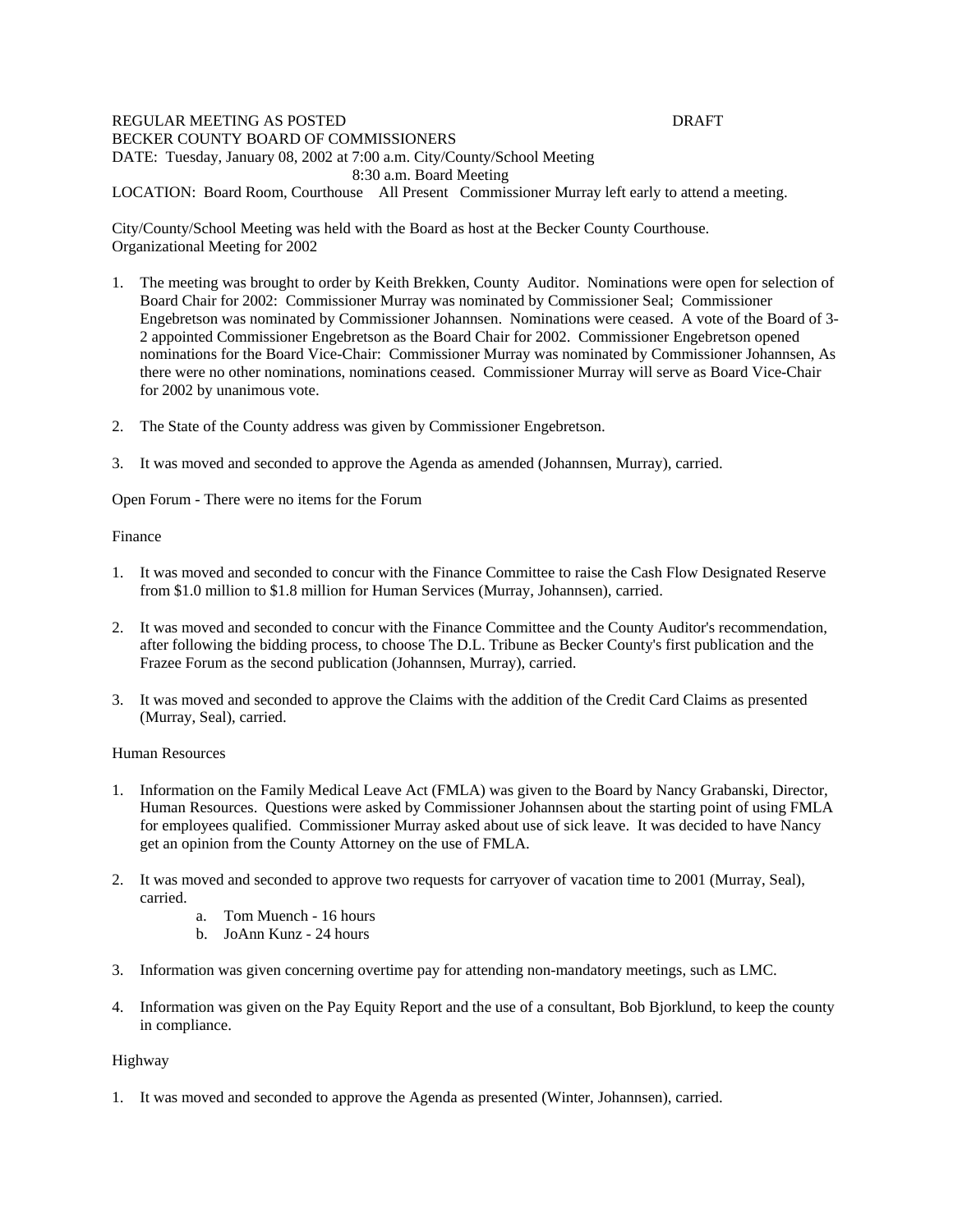- 2. Maintenance Materials Bid Letting Advertisements and Maintenance Materials Quote Advertisements were approved on the Consent Agenda (Johannsen, Murray), carried.
- 3. It was moved and seconded to remove the Tandem Truck Bid Award from the table (Winter, Seal), carried.
- 4. It was moved and seconded to pass Resolution No. DOH 12-01-62, authorizing and directing the County Engineer to award to North Star, State Bid, the contract for delivery of one (1) Diesel tandem Axle Truck Cab & Chassis and authorizing the County Engineer to execute and enter into said contract on behalf of Becker County (Winter, Seal), carried.

## Human Services

- 1. It was moved and seconded to approve the Agenda as amended (Johannsen, Seal), carried.
- 2. It was moved and seconded to approve the Transit Claims on the Consent Agenda (Johannsen, Murray), carried.
- 3. Designated Reserves were done under Finance.
- 4. It was moved and seconded to approve the following Purchase of Services Contracts (Johannsen, Seal), carried.

Lakes Homes & Program Development, Inc. Lakes Counseling Center, Inc., Becker County Development Achievement Center, Inc., for Semi-Independent Living Services, for Waivered Services and for Day Training & Habilitation

- 5. It was moved and seconded to approve the Human Services claims (Seal, Johannsen), carried.
- 6. It was moved and seconded to accept the Family Services Report (Winter, Seal), carried.
- 7. It was moved and seconded to accept the Adult Services & Probation Placement Report (Johannsen, Seal), carried.

# NRM

- 1. It was moved and seconded to approve Resolution NRM 01-02-01 on the Consent Agenda approving the Timber Auction dates for 2002: Friday, February 22; Friday, July 19; Friday, October 25 (Johannsen, Murray), carried.
- 2. It was moved and seconded to approve Resolution NRM 01-02-02, resolving that the Board sets aside 30% of the net proceeds of the Tax-Forfeited Sales Fund for the year 2002 to be used for timber development on Tax-Forfeited lands and memorial forests and 20% to be used for acquisition and maintenance of county parks and/or recreational areas (Winter, Johannsen), carried.
- 3. It was moved and seconded to approve to hire Larsen-Peterson & Associates to produce Project Memorandum for project SP 03-090-02 - Phase II Fish Hatchery Recreation Trail (Seal, Johannsen), carried.

## Commissioners

- 1. Reports & Correspondence
	- a. Applicants for the Finance Officer Position, Al Roder
	- b. Treasurer's Position, Commissioner Winter
- 2. It was moved and seconded to postpone hiring a Finance Officer for 6-months (Winter, Johannsen). Commissioner Murray would like a committee formed to review the candidates and their qualifications before he could support the motion. It was then moved and seconded, with the support of the original motion makers, to form a committee to study the position and the applicants before postponing for 6-months. Commissioners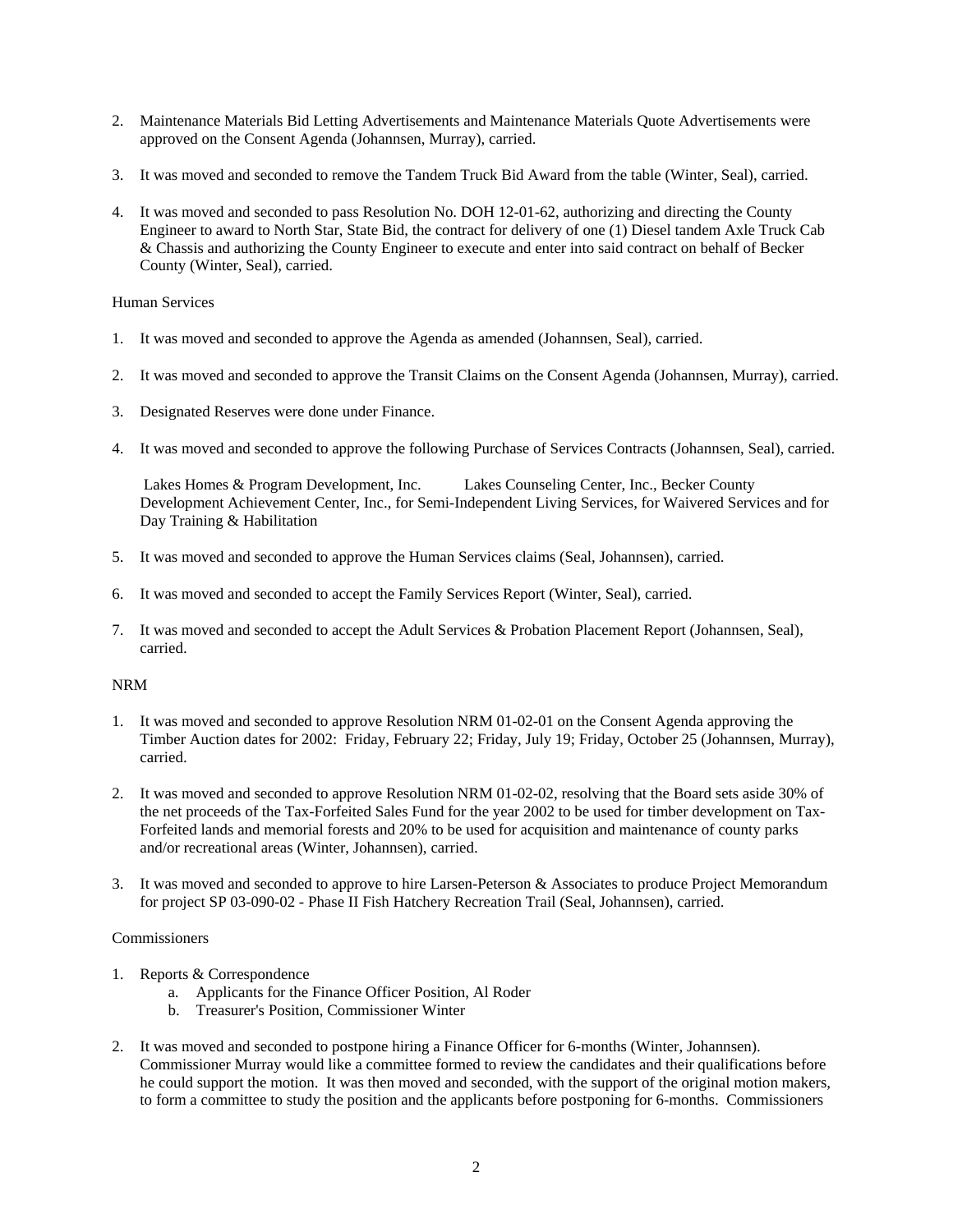Engebretson and Winter, County Administrator, Al Roder and up to 7 others could serve on this committee. The recommendations of this committee will come back to the Board in 30-days - February 12, 2002 (Murray, Seal), carried.

- 3. Performance Pay Review. It was moved and seconded to table any action on Performance Pay Review for 30 days. Commissioner Winter requests a copy of amounts paid in 2001 for Performance Pay (Murray, Winter), carried.
- 4. It was moved and seconded to approve a lease with the Lincoln Professional Center and Becker County to house the County Attorney's Office. Lease is for a term of one (1) year commencing on January 1, 2002, terminating on December 31, 2002 for the sum of 23,407.68, payable at \$1,950.64 each month (Winter, Seal), carried.
- 5. Committee Assignments were discussed. The Chair requested Board members to fill out their Committee choices form so appointments could proceed.
- 6. It was moved and seconded to pass Resolution No. 01-02-1A, adopting Roberts Rules of Order for conducting County Board Meetings or business (Murray, Seal), carried.
- 7. The Commissioners signed a Conflict of Interest Form for 2002.
- 8. It was moved and seconded to pass Resolutions establishing minimum salary for elected officials: 01-02-1B, County Auditor; 01-02-1C, County Sheriff; 01-02-1D, County Attorney; 01-02-!E, County Treasurer and 01- 01-1F, County Recorder (Murray, Seal), carried.
- 9. It was moved and seconded to approve a request for joint Sunnyside/County Commissioner Meetings. The first meeting will take place on February 12, 2002 at 2:00 p.m. Other meetings will be held on March 12 and April 3, 2002 (Seal, Murray), carried.
- 10. It was moved and seconded to approve Commissioner Murray's attendance at a meeting called by Governor Ventura in St. Paul and any expenses involved to be paid (Johannsen, Seal), carried.
- 11. It was moved and seconded to approve any Commissioner's attendance at the NACO Conference in Washington, DC, March 1 - 5, 2002 (Johannsen, Seal), carried.

Environmental Services

- 1. It was moved and seconded to approve the Agenda with additions (Seal, Engebretson), carried.
- 2. It was moved and seconded to approve to accept the valid petition requesting an EAW be prepared for the Marshall Oaks Development on Marshall Lake (Winter, Seal), carried.
- 3. It was moved and seconded to reaffirm that the EAW order is still in effect, according to the EQB Office, on Big Sugar Bush Lake, Rolling Oaks Development, Taylor Investments (Seal, Winter), carried.
- 4. It was moved and seconded to approve the following Waste Hauling Licenses for 2002 as they have completed all the necessary requirements (Seal, Johannsen), carried.

| <b>MINNKOTA</b> Recycling | Waste Management      |
|---------------------------|-----------------------|
| <b>Ballard Sanitation</b> | Jon & Sons Sanitation |
| <b>Aune Sanitation</b>    | C & J Lake Service    |

5. It was moved and seconded to approve the Waste Haulers License for White Earth Sanitation upon completion of all the necessary requirements (Johannsen, Seal), carried.